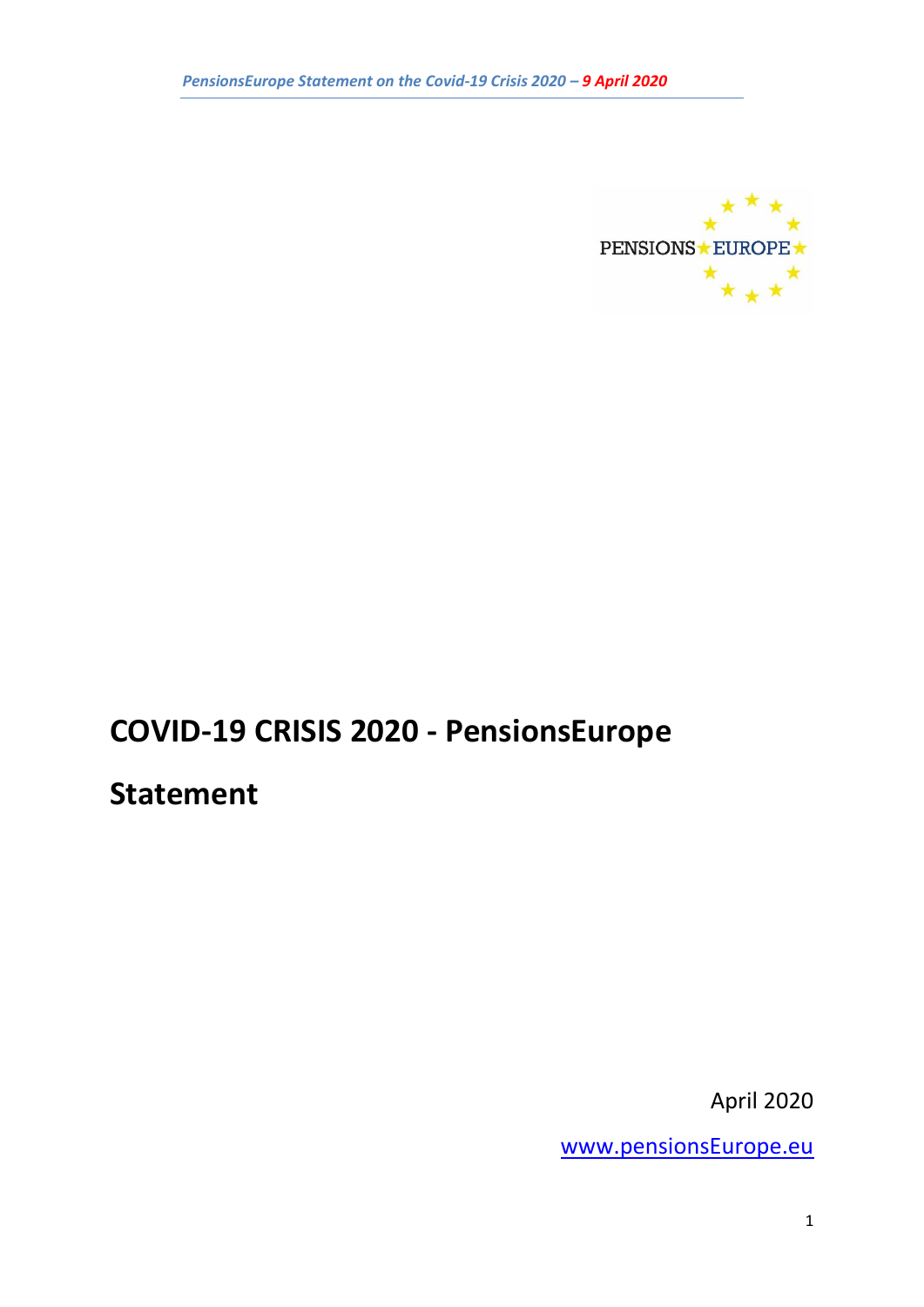#### **EU and national actions are crucial in this crisis**

The COVID-19 pandemic has resulted in an unprecedented turmoil, which reverberates in the global and European financial markets, and will be followed by recession, high numbers of bankruptcies and rapidly rising unemployment This crisis is symmetric and poses huge challenges for the EU and the Member States. Funded pensions depend on the economy and financial markets and the short-term impact of the crisis is severe. Pension funds are long-term investors with long-term liabilities and with the right policy measures they will be able to get out and recover from this crisis and contribute to financial market stability and the swift recovery of the financial markets and the real economy. It is therefore vital that the EU and Member States do their utmost to alleviate the adverse short-term effects of the crisis.

Many EU countries mainly rely on PAYG social security pensions. Low economic growth and even contraction of the economy will also impact them especially if high unemployment resulting from the crisis turns into lower employment levels. The EU policy to have adequate and sustainable pensions in the future has been based on compensating and complementing lower social security pensions with funded workplace pensions or personal pensions and this will be even more important after the crisis.

Against this background and considering the exogenous nature of the on-going crisis, PensionsEurope and its member associations ask EU level and national regulators and supervisors for close collaboration and support to ensure that pension funds can overcome the challenges posed by the current situation in the financial markets and the severe consequences of the threatening imminent economic downturn. Workplace and personal pensions need to preserve their operational capacities as well as their role to complement public social security pensions and provide adequate and sustainable retirement income.

#### **Measures to alleviate the pressures of funding obligations**

The crisis is still in the early days and it is impossible to know how long it will last, which will also differ from country to country. There should therefore be some form of delay on actions that would normally need to be taken (e.g. requirement to produce recovery plan/reduce benefits) until there is a clearer picture of the scale of the crisis and its impact.

The cash flow issues impact on defined benefit (DB) plans as much as on DC plans and possibly more so as in DC plans the contributions required are based on salaries which are being reduced or not paid. The current situation in the financial markets will create new funding pressures and may have impacts on the funding position of pension funds - in particular DB funds, as the value of assets decreases drastically and lower interest rates increase the value of liabilities further. For most DB funds, safety buffers have significantly declined or disappeared, which brings them closer to a possible trigger of recovery plans if the financial markets do not recover in the forthcoming months. It is also vital that pension funds are able to maintain investments that have potential for higher returns, while having the freedom to rebalance their portfolios prudently, taking into account market conditions. Pension funds tend to have a counter-cyclical investment behaviour rather than a pro-cyclical one, therefore contributing to more stable prices in the market during substantial volatility.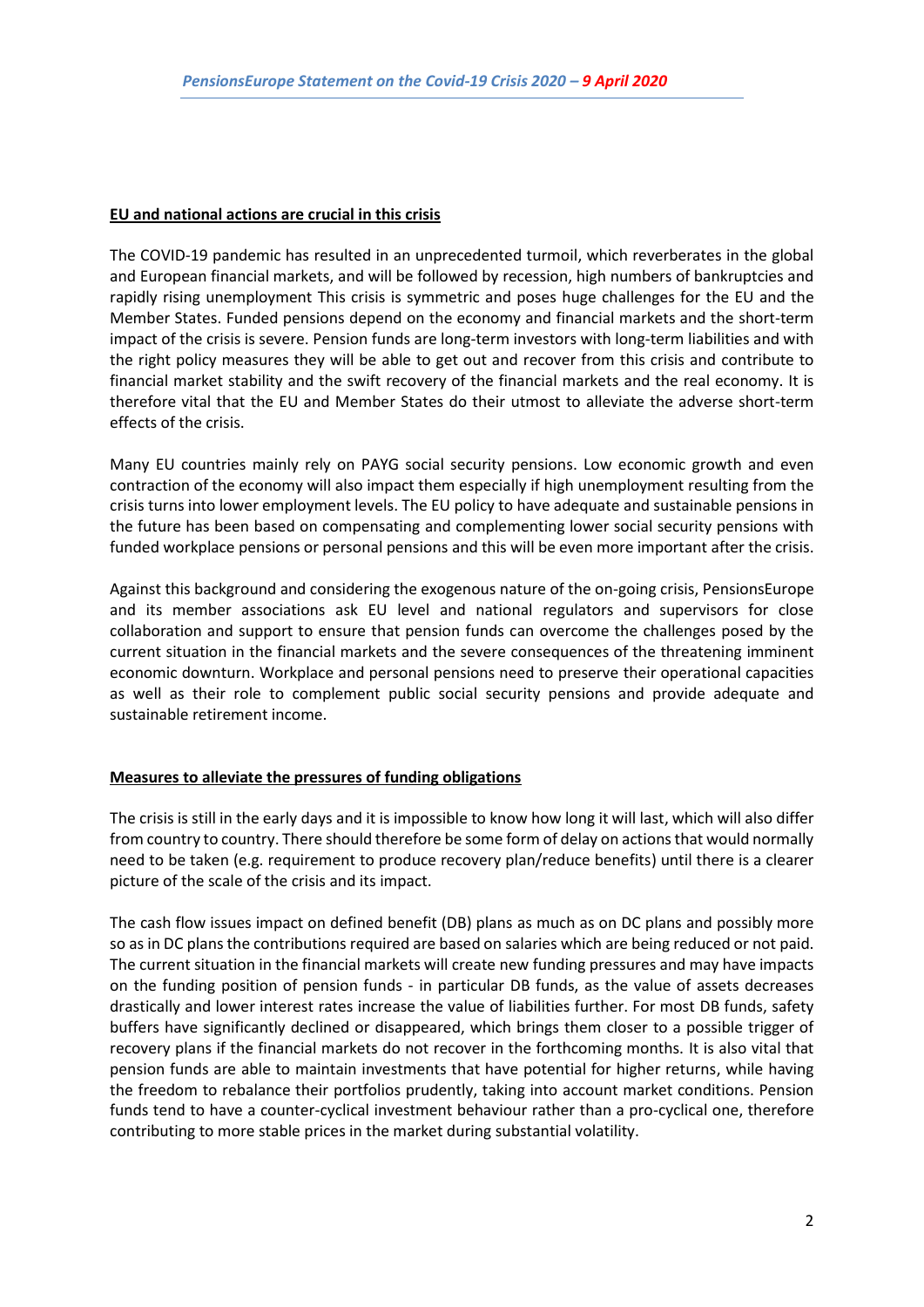EU and national policies should not foster pro-cyclical behavior by IORPs and other pension funds through regulatory requirements as it could destabilize the financial markets, worsen the situation of the real economy. This would very likely force the funds to sell at a loss, which would not be in the interest of the beneficiaries or the sponsors. Depending on the system, this could lead to claims on the sponsoring companies to make additional contributions. The declined liquidity of the sponsor might become a problem.

PensionsEurope welcomes the adoption of specific measures that would provide a certain relief from the pressures arising from funding obligations when they are generated or exacerbated by crisis. The following measures should be considered by National Competent Authorities (NCAs)

- Measures that would ensure that recovery periods are extended in order to allow pension funds to recover their funding position.
- Measures that would provide additional flexibility to pension funds between the moment of observation of the underfunding position and the trigger of recovery actions.
- Measures that would relax the minimum funding or solvency requirements for a certain and limited period of time.

DC schemes do not present solvency concerns even if returns have declined as a result of the shock in the financial markets. Notwithstanding this, the impacts on returns and pension benefits may lead to an increase of withdrawals from voluntary pension plans in those countries where national legislation allows this under specific conditions. DC schemes therefore have to deal with member communications and decumulation options, next to their investments. Many businesses are facing worsening cash flow conditions, which raises specific concerns for pension schemes.

# **Measures to provide operational relief**

Under the current challenging conditions, pension funds need to deal with the effects of the crisis and concentrate their efforts on ensuring business continuity while protecting the health of their own personnel. Business continuity does not necessarily mean business as normal. There may be reduced availability of staff and many may also be carrying out schooling or caring duties at home. There may also be a higher level of enquiries from beneficiaries worried about their pension savings.

PensionsEurope recommends EU authorities and NCAs provide operational relief and postpone noncritical work, where appropriate, in order to alleviate the administrative burden on pension funds during the current crisis.

Flexibility must be provided by NCAs to pension funds as regard the reporting of 2019 year-end and quarterly 2020 data. PensionsEurope recommends EIOPA and the ECB to promote the adoption of such measures by NCAs as EIOPA has done in relation to insurers.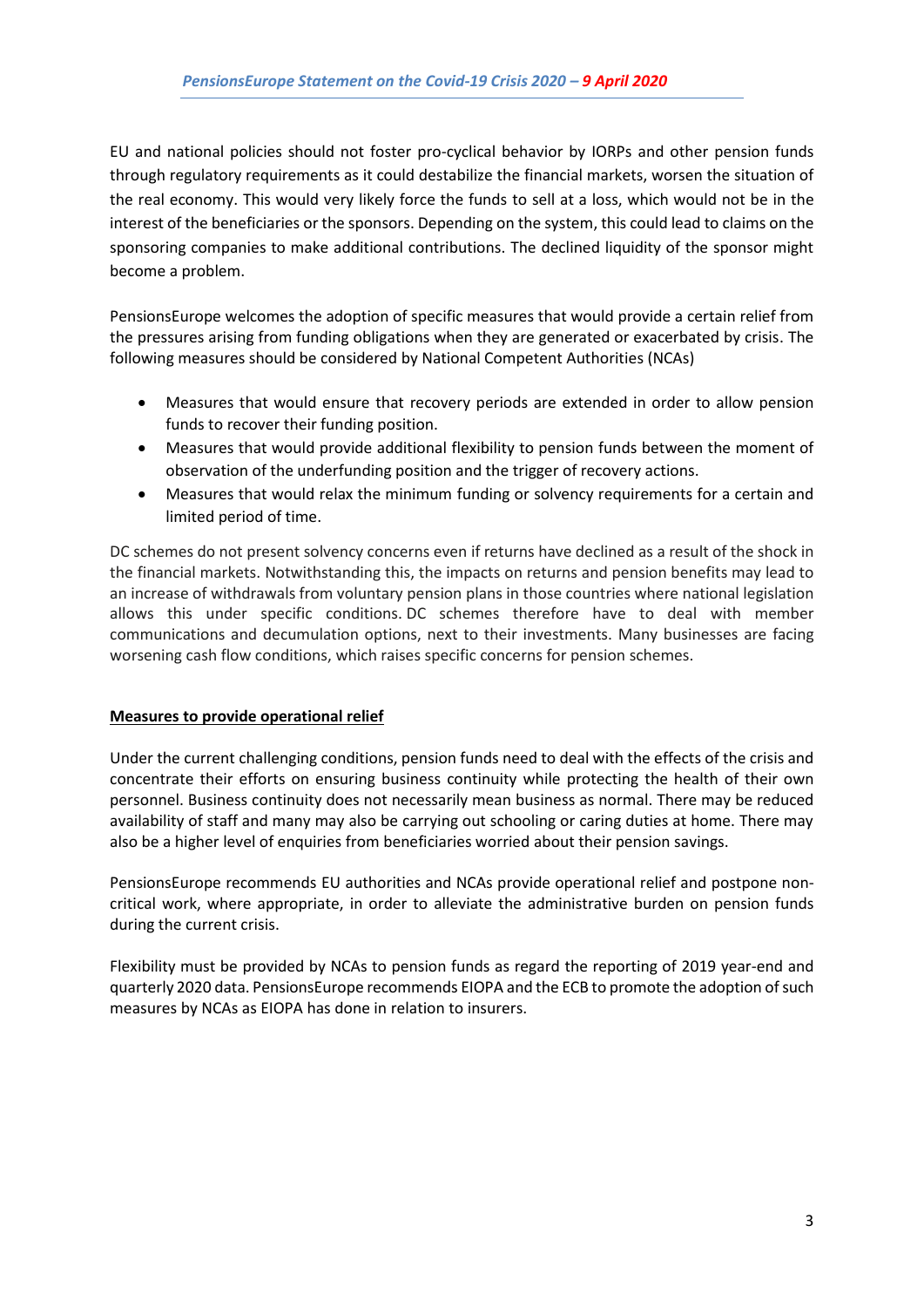In several Member States, NCAs already adopted specific measures to postpone some supervisory reporting requirements.

- In the Netherlands, the Dutch National Bank indicated it will temporarily relax the supervisory burden on pension funds and already announced that an additional 3 months for reporting of all annual statements will be provided to IORPs.
- In Germany, flexibility is provided for some reporting requirements: the deadline for the submission of the security asset registers (initially March 31st) was suspended. The legally required submission in paper form must be made by June 30th.
- In Bulgaria, the deadline for FSC reporting has been postponed. Some discussions are also underway to explore the possibility to delay some administrative obligations and tax payments.
- Flexibility should also be considered in the organisation of the administrative meetings of pension funds.

We also ask that EU institutions reconsider the deadlines for on-going consultations. The European Commission has already extended the deadlines to respond to relevant on-going consultations. Indeed, the deadline for the consultation on the NFRD review has been postponed to 11 June and the deadline for the consultation on the MiFID II review to 18 May 2020. PensionsEurope welcomes this initiative and recommends a further postponement of these deadlines in case the crisis does not pass. We also urge the EU institutions and NCAs to reconsider the implementation timelines of recently adopted EU legislation, such as the relatively short period for the Disclosure Regulation, either through a delay of the deadline or an accommodating supervisory approach.

PensionsEurope welcomes the extension of deadline agreed by IOSCO and the BCBS for completing the final two implementation phases of the margin requirements for non-centrally cleared derivatives, by one year. This extension will provide additional operational capacity for firms to respond to the immediate impact of Covid-19 and at the same time, facilitate covered entities to act diligently to comply with the requirements by the revised deadline.

#### **Measures to support sponsoring companies**

Sponsoring companies are under stress as they face a severe shock both on the demand and the supply sides and lack liquidity, which might affect their capacities to fulfil their payment obligations including pension contributions.

PensionsEurope welcomes the adoption of measures that would provide flexibility on the payment of contributions as well as recovery contributions. In some Member States, NCAs already adopted specific measures to alleviate the pressures on sponsoring employers.

- In the Netherlands, the government has decided to provide employers with a compensation, which partly covers the payment of salaries and pension contributions and pension funds will delay the collection of premiums within legally set limits. Similar measures have been adopted in Bulgaria.
- In Germany, it has been decided to postpone to 2021 the payment of recovery contributions by sponsoring employers to Pensionsfonds (one form of IORPs) which are due when the shortfall exceeds 10%.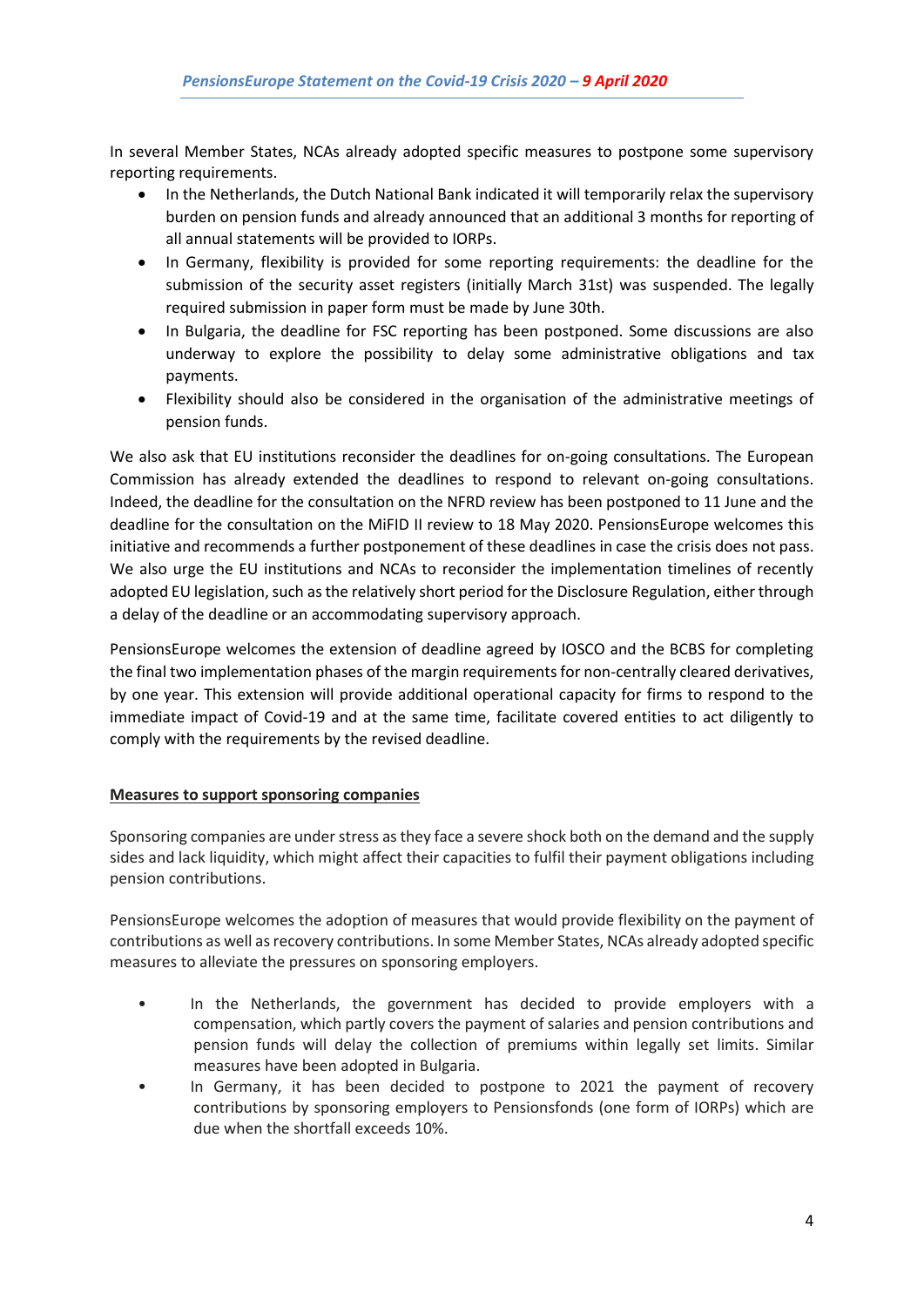• In Switzerland, the government has introduced a new ordinance temporarily allowing companies to use an employer contribution reserve for employee contributions as well as employer.

Furthermore, PensionsEurope recognizes the efforts of European authorities to find tools to offset the economic fallout of the pandemic and support companies that are in distress, and welcomes the wide range of fiscal and economic measures that have been adopted at the European level. Since the beginning of the crisis, new measures have been designed to support companies and provide them with additional liquidity with the purpose to save them from bankruptcy. This is vital from a wider economic perspective as well as for the specific case of pension funds considering that sponsoring companies are granted additional support.

PensionsEurope also supports the ambitious fiscal packages and initiatives, which most European Member States have adopted and welcomes the positive stabilising impacts these measures will have on sponsoring companies. These measures include the postponement of social security and tax payments, different kinds of guarantees for new bank loans and additional subsidies, introduction of moratoria of debt repayment due to banks, direct grants to small businesses and public loan guarantees and/or compensation of part of the labour costs for companies (including pension contributions) expecting a certain reduction in their revenues.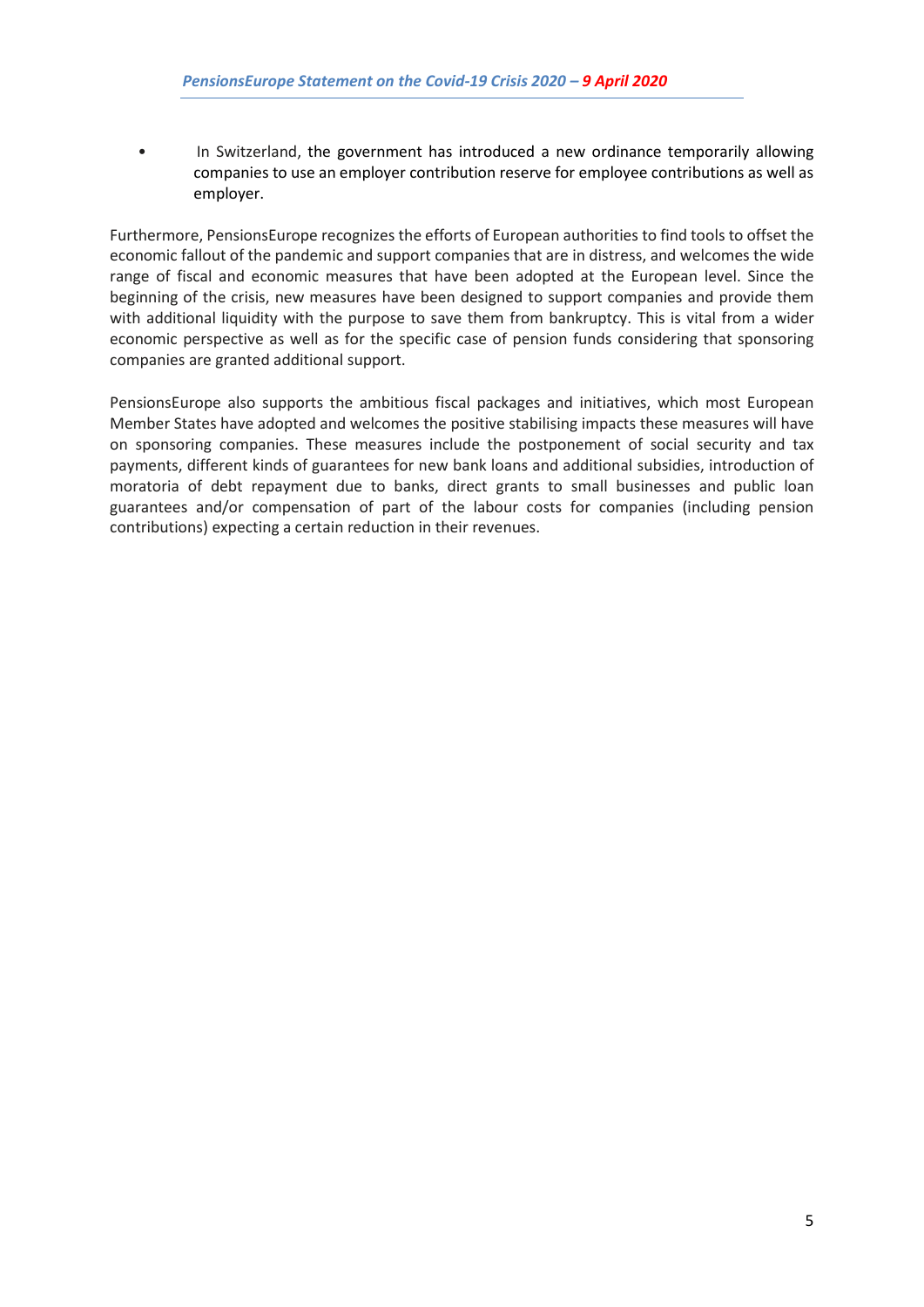#### **About PensionsEurope**

**PensionsEurope** represents national associations of pension funds and similar institutions for workplace and other funded pensions. Some members operate purely individual pension schemes. PensionsEurope has **24 member associations** in 18 EU Member States and 3 other European  $countries<sup>1</sup>$ .

PensionsEurope member organisations cover different types of workplace pensions for over **110 million people.** Through its Member Associations PensionsEurope represents more than **€ 4 trillion of assets** managed for future pension payments. In addition, many members of PensionsEurope also cover personal pensions, which are connected with an employment relation.

PensionsEurope also has **26 Corporate and Supporter Members** which are various service providers and stakeholders that work with IORPs.

PensionsEurope has established a **Central & Eastern European Countries Forum (CEEC Forum)** to discuss issues common to pension systems in that region.

PensionsEurope has established a **Multinational Advisory Group (MAG)** which delivers advice on pension issues to PensionsEurope. It provides a collective voice and information sharing for the expertise and opinions of multinationals.

<sup>1</sup> EU Member States: Austria, Belgium, Bulgaria, Croatia, Estonia, Finland, France, Germany, Hungary, Ireland, Italy, Luxembourg, Netherlands, Portugal, Romania, Spain, Sweden, UK. Non-EU Member States: Iceland, Norway, Switzerland.